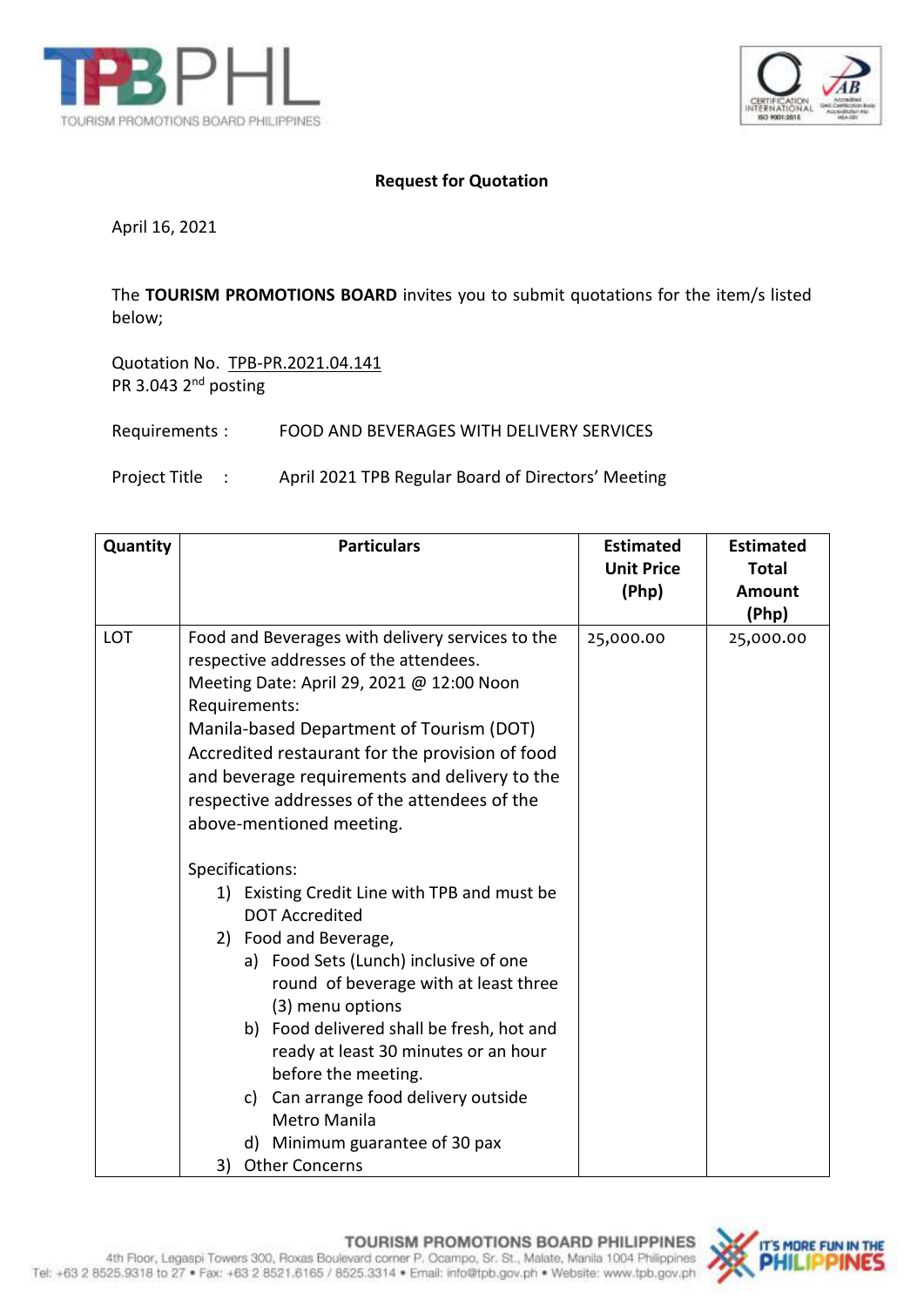|            | a. Actual number of pax and final               |  |
|------------|-------------------------------------------------|--|
|            | schedule of the meeting is subject to           |  |
|            |                                                 |  |
|            | be confirmed one (1) week before the            |  |
|            | event                                           |  |
|            | Provide cost per head in case<br>b.             |  |
|            | additional person                               |  |
|            | c. Any other arrangements that may be           |  |
|            | mutually agreed upon by the TPB and             |  |
|            | the service provided                            |  |
|            | 4) LEGAL ELIGIBILITY:                           |  |
|            | Must be DOT-accredited                          |  |
|            | DTI-Business Registration/SEC<br>٠              |  |
|            | Certificate                                     |  |
|            | Mayor's Permit or Permit / License to           |  |
|            | Operate                                         |  |
|            | <b>BIR Registration with TIN</b>                |  |
|            | <b>PhilGeps Certificate</b>                     |  |
|            | <b>Company Profile</b>                          |  |
|            | Notarized Omnibus Sworn Statement               |  |
| Terms      | 30 days upon receipt of invoice                 |  |
| <b>ABC</b> | Php 25,000.00 inclusive of all applicable taxes |  |

Please submit your quotation and legal documents not later than **April 22, 2021, 12:00 Noon**  thru email a[t nilo\\_abon@tpb.gov.ph,](mailto:nilo_abon@tpb.gov.ph) subject to the Terms and Conditions attached herewith, duly signed by your representative to the Procurement and General Services Division, Administrative Department, 4th Floor, Legaspi Towers 300, Roxas Blvd., Manila.

Please address your quotation to the undersigned.

Thank you very much.

**ELOISA A. ROMERO**  Head, Procurement and General Services Division

Contact Person **NILO ABON**

Contact No 8525-93-18 to 27 loc. 266 [nilo\\_abon@tpb.gov.ph](mailto:nilo_abon@tpb.gov.ph)

## Note: **All entries must be typewritten in your company letterhead.**

Price Validity shall be for a period of thirty (30) calendar days.

Suppliers must submit the following legal documents to be eligible to participate in the bidding: